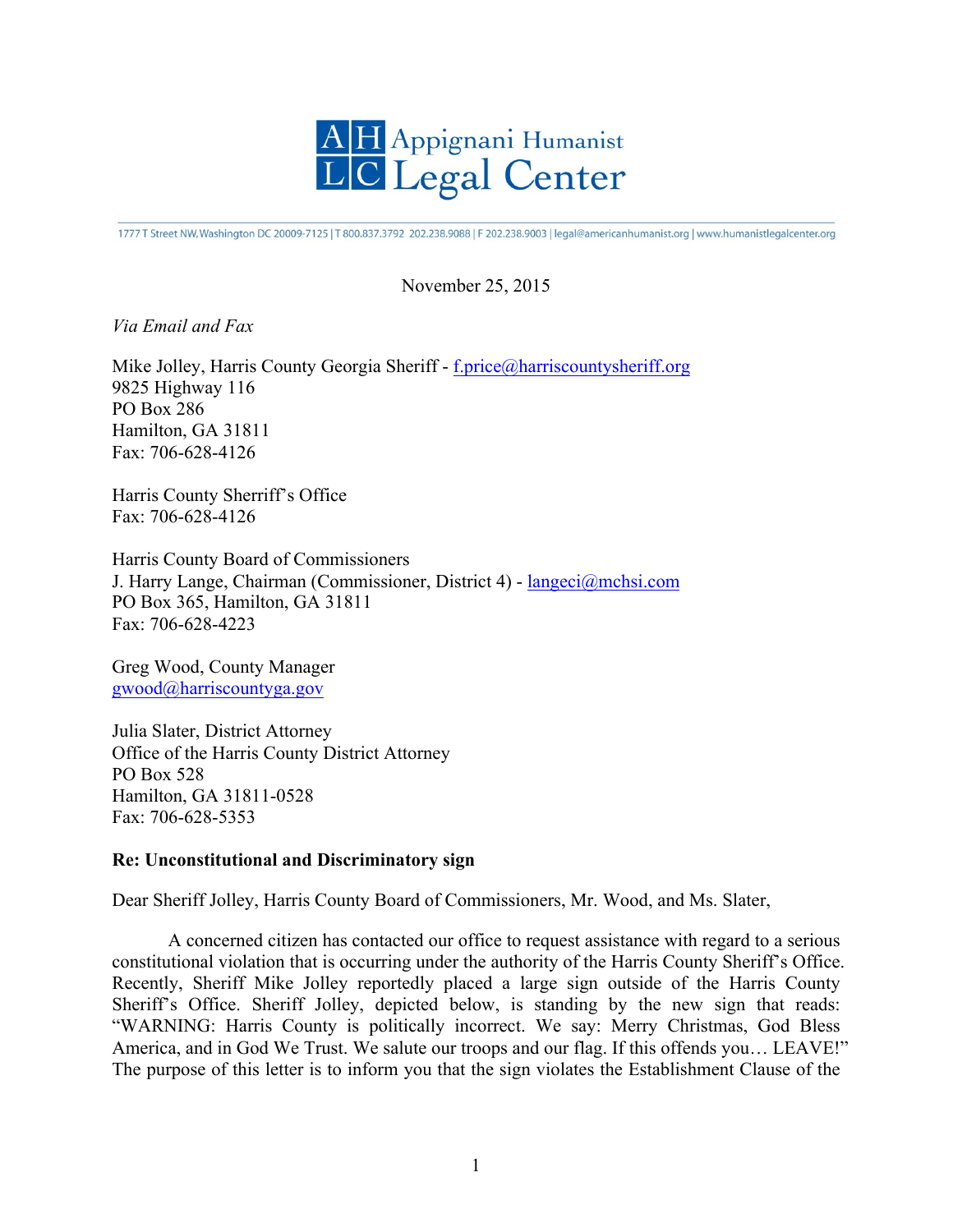First Amendment, as well as the Equal Protection Clause of the Fourteenth Amendment, and must be removed immediately.



The American Humanist Association (AHA) is a national nonprofit organization with over 510,000 supporters and members across the country, including in Georgia. The mission of AHA's legal center is to protect one of the most fundamental principles of our democracy: the constitutional mandate requiring a separation of church and state. Our legal center includes a network of cooperating attorneys from around the country, including in Georgia, and we have litigated constitutional cases in state and federal courts from coast to coast, including in Georgia.

While some residents of your community may support a sign with such a message, there can be no question that it conveys a religiously biased message that is invidious toward those who do not hold theistic, and particularly Christian, views. For a government official to affirmatively order those who do not support "Merry Christmas" to leave the community, to expressly state that visitors must accept "God Bless America" and other theistic messaging, is unquestionably an unconstitutional act of hostility. No doubt the sheriff holds political and religious views consistent with such messaging on a personal level, but under no circumstances can a sign be posted outside official government offices conveying such messaging. This is not just a question of bad taste and poor public relations—surely even many Christians will see the sheriff's actions as reflecting ugly intolerance, feigned persecution, and backward thinking—it is a question of unconstitutional and discriminatory behavior.

Please note that the sheriff has been quoted in the press conceding that he sees these actions as promoting a pro-Christian agenda.<sup>1</sup> Not only is this virtually an admission of unconstitutional activity, but the fact that he has paid for the sign himself – apparently thinking

 <sup>1</sup> http://www.ledger-enquirer.com/news/local/article46241055.html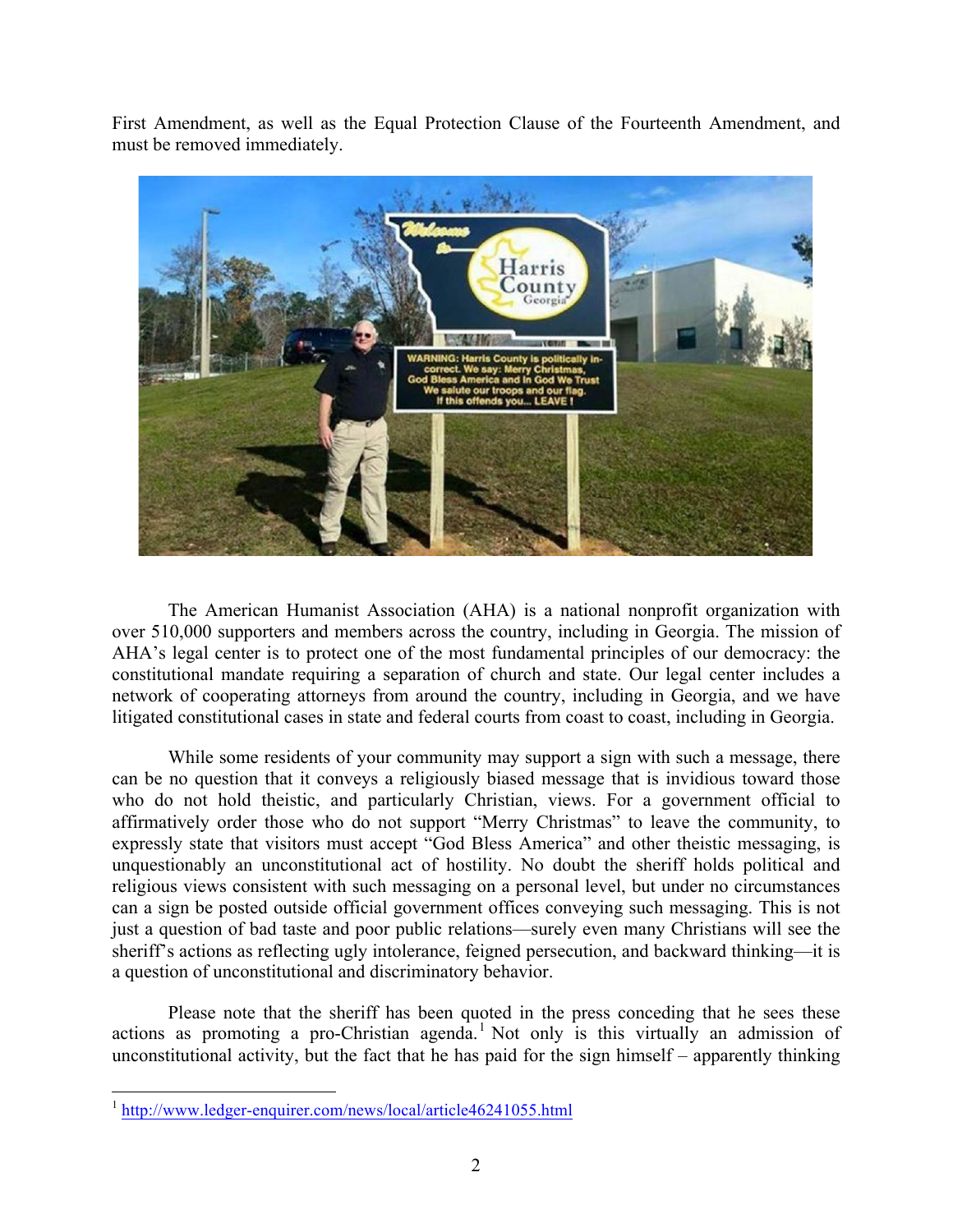he is cleverly avoiding constitutional exposure by doing so – also acts as an admission that he realizes the sign is unlawful.

The First Amendment's Establishment Clause "commands a separation of church and state." *Cutter v. Wilkinson*, 544 U.S. 709, 719 (2005). Separation "means separation, not something less." *McCollum v. Bd. of Educ.*, 333 U.S. 203, 231 (1948). The Establishment Clause "create[s] a complete and permanent separation of the spheres of religious activity and civil authority." *Everson v. Bd. of Ed*, 330 U.S. 1, 31-32 (1947). *Accord Engel v. Vitale*, 370 U.S. 421, 429 (1962). It requires the "government [to] remain secular, rather than affiliate itself with religious beliefs or institutions." *Cnty. of Allegheny v. ACLU*, 492 U.S. 573, 610 (1989). Not only must the government not advance, promote, affiliate with, or favor any particular religion, it "'may not favor religious belief over disbelief." *Id.* at 593 (citation omitted). In short, the government "may not place its prestige, coercive authority, or resources behind a single religious faith or behind religious belief in general, compelling nonadherents to support the practices or proselytizing of favored religious organizations and conveying the message that those who do not contribute gladly are less than full members of the community." *Texas Monthly, Inc. v. Bullock*, 489 U.S. 1, 9 (1989).

To comply with the Establishment Clause, a government practice must pass the *Lemon*  test,  $\frac{2}{3}$  pursuant to which it must: (1) have a secular purpose; (2) not have the effect of advancing or endorsing religion; and (3) not foster excessive entanglement with religion. *Allegheny*, 492 U.S*.* at 592. Government action "violates the Establishment Clause if it fails to satisfy any of these prongs." *Edwards v. Aguillard*, 482 U.S. 578, 583 (1987).<sup>3</sup>

As shown below, it is beyond clear that the sheriff's explicitly anti-atheist sign, prominently placed on government property and with the government's approval, violates the Establishment Clause pursuant to these tests as well as directly applicable precedent. *See Stone v. Graham*, 449 U.S. 39, 41 (1980) (Ten Commandments display unconstitutional); *ACLU v. Rabun Cnty. Chamber of Commerce, Inc.*, 698 F.2d 1098, 1110 (11th Cir. 1983) (cross displayed in public park held unconstitutional under *Lemon*); *see also Am. Humanist Ass'n v. City of Ocala*, 2015 U.S. Dist. LEXIS 115443, \*1 (M.D. Fla. July 2, 2015) ("Mayor and Police Chief, violated the Establishment Clause to the U.S. Constitution by organizing and promoting the prayer vigil"); *Newman v. City of East Point*, 181 F. Supp. 2d 1374 (N.D. Ga. 2002) ("Mayor's Community Prayer Breakfast" violated the Establishment Clause); *Allen v. Morton*, 495 F.2d 65, 77-79 (D.C. Cir. 1973) (government's sponsorship of a Christmas pageant held on a park adjacent to the White House violated Establishment Clause); *Milwaukee Deputy Sheriffs' Ass'n v. Clarke*, 588 F.3d 523, 524-26 (7th Cir. 2009) (county sheriff violated Establishment Clause by inviting a religious group to speak at the sheriff's department leadership conference and related employee gatherings violated Establishment Clause); *Doe v. Village of Crestwood, Ill*, 917 F.2d 1476 (7th Cir. 1990) (Village of Crestwood improperly sponsored a Roman Catholic mass held during a municipal Italian Festival because information published in the Village paper would "lead an objective observer to conclude that the Village itself is the sponsor, or at least a sponsor"

 <sup>2</sup> The test is derived from *Lemon v. Kurtzman*, 403 U.S. 602, 612 (1971).

<sup>&</sup>lt;sup>3</sup> In addition to the *Lemon* test, in *Lee*, the Supreme Court formulated the separate "coercion test," declaring, "at a minimum, the [Establishment Clause] guarantees that government may not coerce anyone to support or participate in religion or its exercise." *Lee v. Weisman*, 505 U.S. 577, 587 (1992).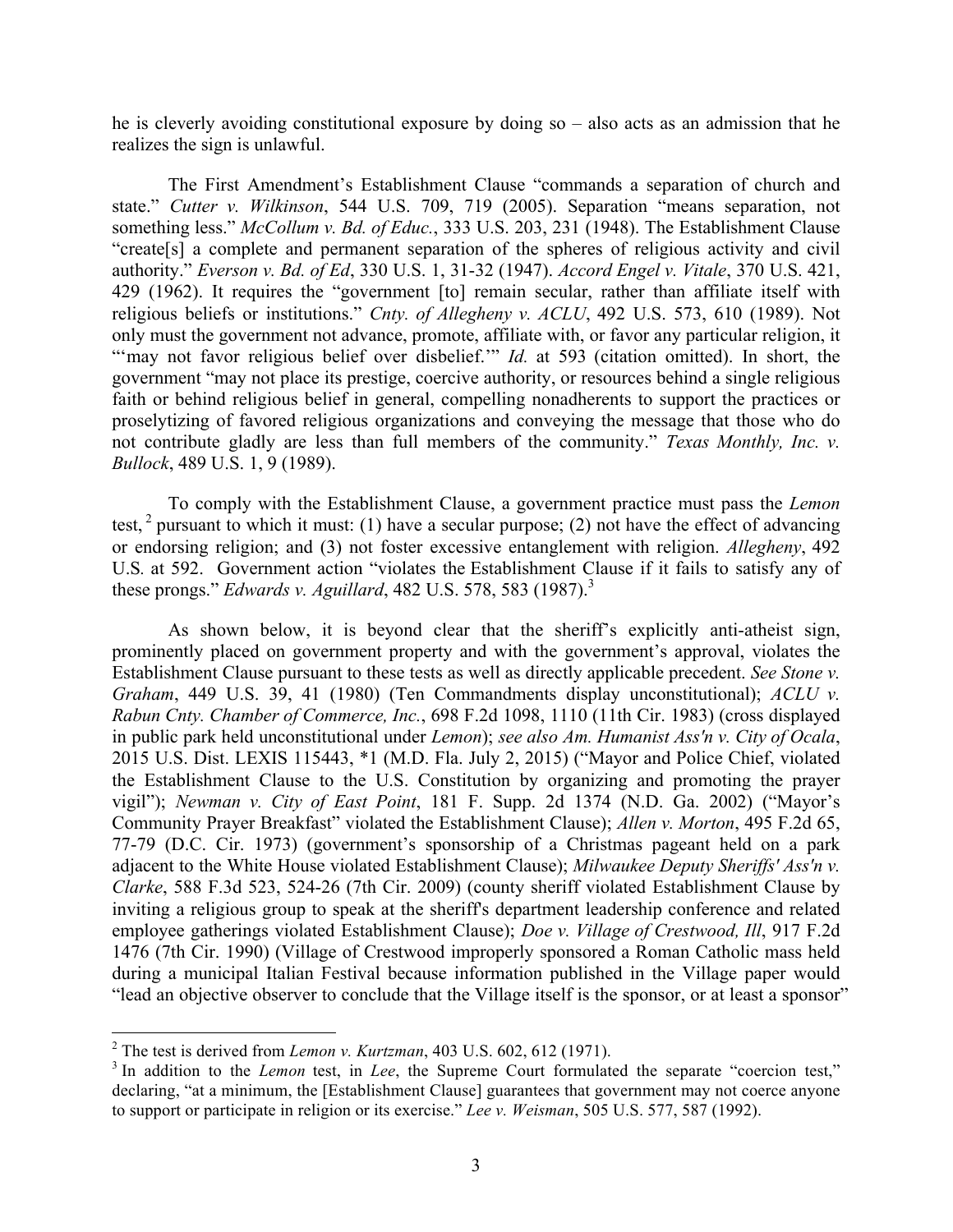of the mass); *Gilfillan v. Philadelphia*, 637 F.2d 924, 929 (3d Cir. 1980) (city violated the Establishment Clause under the purpose prong of *Lemon* by funding and constructing a platform for the Pope's visit); *Knight v. State Dep't of Pub. Health*, 275 F.3d 156 (2d Cir. 2001) (Christian state employees were properly disciplined for proselytizing to clients while on state business; religious activity threatened the state's ability to perform its legitimate functions); *Marrero-Méndez v. Pesquera*, 2014 U.S. Dist. LEXIS 116118, 1-2 (D.P.R. Aug. 19, 2014) (Puerto Rico Police Department violated Establishment Clause by including prayer in police department meeting); *Daniels v. City of Arlington*, 246 F.3d 500 (5th Cir. Tex. 2001) (state could prohibit police officer from pinning cross to uniform; "The city's interest in conveying neutral authority through that uniform far outweighs an officer's interest in wearing any non-department- related symbol on it.").

Where, as here, the government sponsors an "intrinsically religious practice" or a "patently religious" display, it "cannot meet the secular purpose prong." *McCreary County v. ACLU of Ky.*, 545 U.S. 844, 862-63 (2005); *Jager v. Douglas Cnty. Sch. Dist.*, 862 F.2d 824, 830 (11th Cir. 1989). *See Santa Fe Indep. Sch. Dist. v. Doe*, 530 U.S. 290, 309 (2000); *Stone v. Graham*, 449 U.S. 39, 41 (1980); *Holloman v. Harland*, 370 F.3d 1252, 1285-86 (11th Cir. 2004) (even though teacher's purpose was to show "that praying is a compassionate act; such an endorsement of an intrinsically religious activity" fails the purpose test); *ACLU v. Rabun Cnty. Chamber of Commerce, Inc.*, 698 F.2d 1098, 1110 (11th Cir. 1983) (Christian monument in public park held unconstitutional under *Lemon*) (internal footnote omitted). Many "courts addressing . . . challenges to the maintenance of religious symbols" and displays have ruled that the symbols fail *Lemon* upon the "finding of a religious purpose." *Id.* at 1110 n.23. <sup>4</sup> *See also Jaffree v. Wallace*, 705 F.2d 1526, 1534-35 (11th Cir. 1983), *aff'd*, 472 U.S. 38 (1985); *Mellen v. Bunting*, 327 F.3d 355, 373 (4th Cir. 2003); *North Carolina Civil Liberties Union v. Constangy*, 947 F.2d 1145, 1150 (4th Cir. 1991) (finding religious purpose in judge's practice of opening court sessions with prayer, as it involved "an act so intrinsically religious"); *Hall v. Bradshaw*, 630 F.2d 1018, 1020-21 (4th Cir. 1980) (state's inclusion of prayer on state map failed purpose prong). The secular purpose must be the "pre-eminent" and "primary" force driving the action, and "has to be genuine, not a sham[.]" *McCreary Cnty. v. ACLU*, 545 U.S. 844, 864 (2005).

A religious purpose may thus be inferred in this instance since "the government action itself besp[eaks] the purpose . . . [because it is] patently religious." *Id.* at 862-63. *See Stone*, 449 U.S. at 41 ("The pre-eminent purpose for posting the Ten Commandments on schoolroom walls

 <sup>4</sup> *See McCreary Cnty. v. ACLU of Ky*., 545 U.S. 844 (2005) (Ten Commandments); *Stone v. Graham*, 449 U.S. 39, 41-42 (1980) (same); *Deweese*, 633 F.3d at 434 (same); *ACLU v. Ashbrook*, 375 F.3d 484, 492 (6th Cir. 2004) (same); *Baker v. Adams County/Ohio Valley Sch. Bd*., 86 Fed. Appx. 104 (6th Cir. 2004) (same); *Adland v. Russ*, 307 F.3d 471 (6th Cir. 2002) (same); *Ind. Civ. Liberties Union v. O'Bannon*, 259 F.3d 766, 770-71 (7th Cir. 2001) (same); *Books v. City of Elkhart*, 235 F.3d 292, 304 (7th Cir. 2000) (same); *Washegesic v. Bloomingdale Pub. Sch.*, 33 F.3d 679 (6th Cir. 1994) (portrait of Jesus); *Gonzales*, 4 F.3d at 1421 (cross); *Harris*, 927 F.2d at 1414 (cross); *Rabun*, 698 F.2d at 1110 (cross); *Eckels*, 589 F. Supp. 222 (cross); *Gilfillan*, 637 F.2d at 930 (cross); *Lake Elsinore*, 2014 U.S. Dist. LEXIS 25180, \*19 (cross); *Kimbley v. Lawrence Cnty*., 119 F. Supp. 2d 856 (S.D. Ind. 2000) (Ten Commandments); *Mendelson*, 719 F. Supp. 1065 (cross); *Mississippi State*, 652 F. Supp. at 382 (cross); *Libin*, 625 F. Supp. at 399 (cross); *Fox*, 22 Cal.3d 792 (1978) (cross); *CCSCS v. Denver*, 481 F. Supp. 522 (D.C. Colo.1979) (creche); *Ahlquist*, 840 F. Supp. 2d at 522 (prayer mural); *Doe v. Cnty. of Montgomery*, 915 F. Supp. 32, 37 (C.D. Ill. 1996) (religious sign); *Burelle v. Nashua*, 599 F. Supp. 792, 797 (D.N.H. 1984) (creche).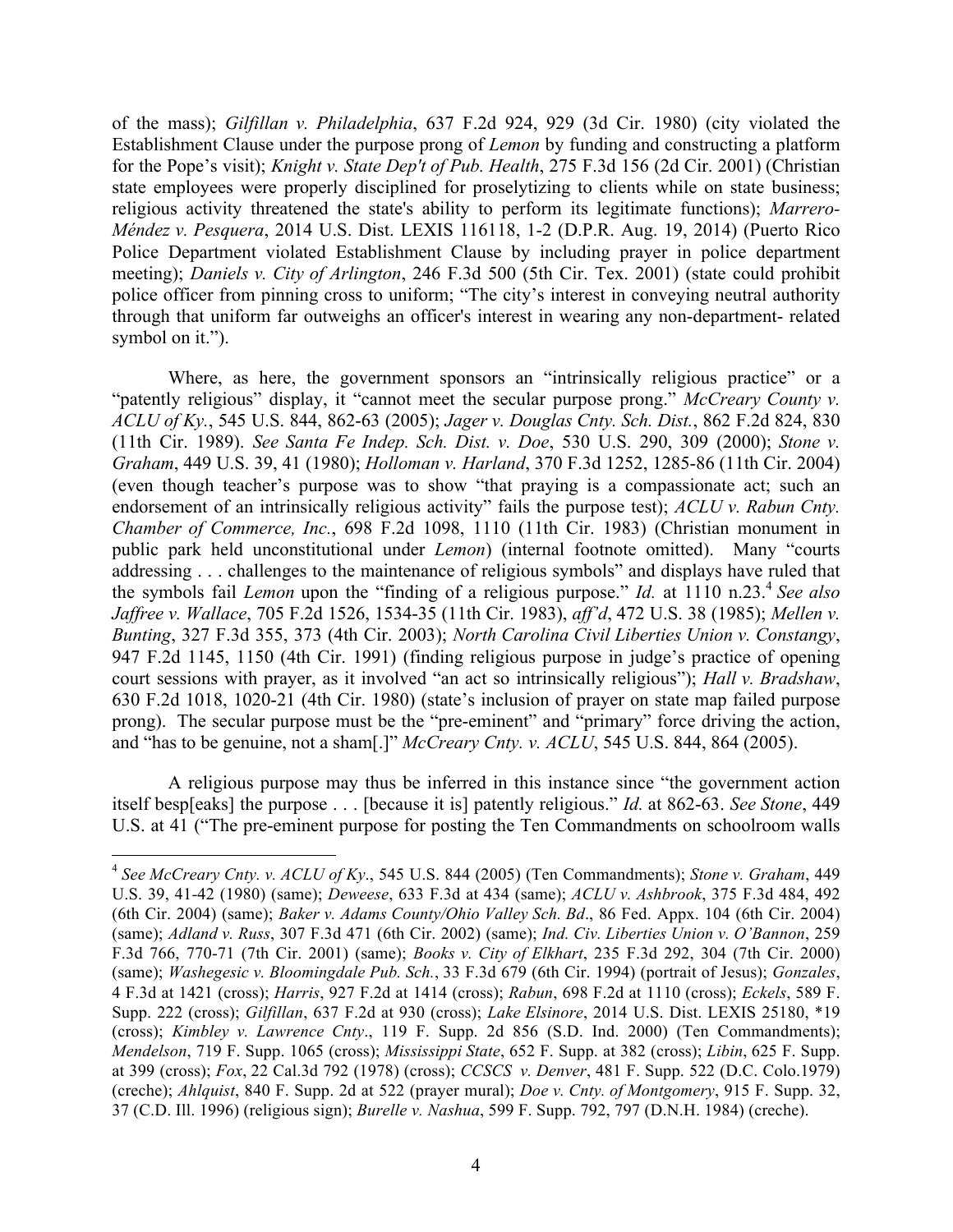is plainly religious in nature. The Ten Commandments are undeniably a sacred text in the Jewish and Christian faiths."). *See also ACLU of Ohio Found., Inc. v. Deweese*, 633 F.3d 424, 434 (6th Cir. 2011) ("The poster's patently religious content reveals Defendant's religious purpose"); *Gonzales*, 4 F.3d at 1421 (the court could find "no secular purpose served by a crucifix"); *Indiana Civ. Liberties Union, Inc. v. O'Bannon*, 110 F. Supp. 2d 842, 852 (S.D. Ind. 2000) (finding unconstitutional religious purpose based on "the very design"); *Doe v. Cnty. of Montgomery*, 915 F. Supp. 32, 36-37 (C.D. Ill. 1996) ("the sign 'THE WORLD NEEDS GOD' is undeniably a religious message….[and thus lacks a] secular purpose."). *Cf. Am. Humanist Ass'n v. City of Ocala*, 2015 U.S. Dist. LEXIS 115443, \*1-3, \*30-31 (M.D. Fla. July 2, 2015).<sup>5</sup>

Regardless of the unabashedly religious purposes motivating the sign, it clearly violates the Establishment Clause pursuant to *Lemon's* effect prong. The "effect prong asks whether, irrespective of government's actual purpose, the practice under review in fact conveys a message of endorsement or disapproval [of religion]." *Wallace v. Jaffree*, 472 U.S. 38, 56 n.42 (1985) (quotation marks omitted). The "prohibition against governmental endorsement of religion 'preclude[s] government from conveying or attempting to convey a message that religion or a particular religious belief is favored or preferred.'" *Allegheny*, 492 U.S. at 593 (citation omitted). Whether "the key word is 'endorsement' 'favoritism,' or 'promotion,' the essential principle remains the same. The Establishment Clause, at the very least, prohibits government from appearing to take a position on questions of religious belief[.]" *Id.* at 593-94.

Moreover, the "'disparate treatment of theistic and non-theistic religions is as offensive to the Establishment Clause as disparate treatment of theistic religions.'" *Am. Humanist Ass'n v. United States*, 63 F. Supp. 3d 1274, 1283 (D. Or. 2014) (citation omitted). The Supreme Court has stated that:

an important concern of the effects test is whether the symbolic union of church and state effected by the challenged governmental action is sufficiently likely to be perceived by adherents of the controlling denominations as an endorsement, and by the nonadherents *as a disapproval*, of their individual religious choices.

*School Dist. v. Ball*, 473 U.S. 373, 390 (1985) (internal citation omitted, emphasis added). Indeed, it is well settled that

[f]eelings of marginalization and exclusion are cognizable forms of injury, particularly in the Establishment Clause context, because one of the core objectives of modern Establishment Clause jurisprudence has been to prevent the State from sending a message to non-adherents of a particular religion 'that they are *outsiders*, not full members of the political community.'

 <sup>5</sup> *See also ACLU v. Rabun Cnt'y Chamber of Commerce, Inc.*, 698 F.2d 1098, 1111 (11th Cir. 1983) ("even if the . . . purpose for constructing the cross was to promote tourism, this . . . would not have provided a sufficient basis for avoiding conflict with the Establishment Clause"); *Mendelson v. St. Cloud*, 719 F. Supp. 1065, 1069-70 (M.D. Fla. 1989) (rejecting contention that a cross had "secular and historical value as a guidepost for fishermen" because "[s]ecular means are availing"); *Downing v. W. Haven Bd. of Educ*., 162 F. Supp. 2d 19, 27-28 (D. Conn. 2001) (allowing teacher to wear shirt "that was emblazoned with the words 'JESUS 2000 - J2K'" would "not have a secular purpose").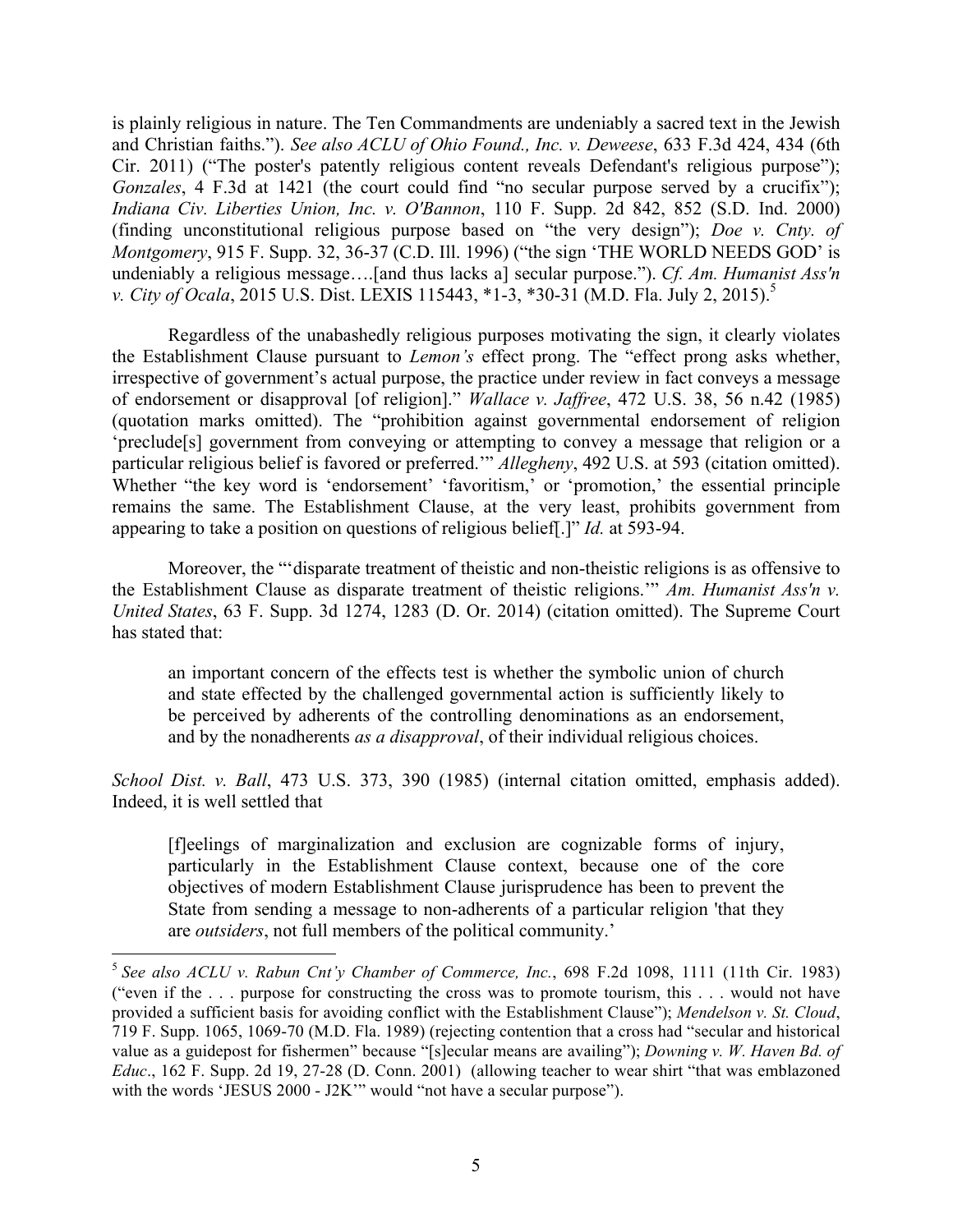*Moss v. Spartanburg Cnty. Sch. Dist. Seven*, 683 F.3d 599, 607 (4th Cir. 2012), (quoting *McCreary Cnty. v. ACLU of Ky*., 545 U.S. 844, 860 (2005) (emphasis added in *Moss*)).6

The sign has the obvious effect of endorsing God-belief, and Christianity in particular, and disapproving atheism, thus violating the Establishment Clause. *See Holloman*, 370 F.3d at 1286-87. *See also Santa Fe*, 530 U.S. at 309-10 (holding that student-initiated, student-led prayers at public high school football game were unconstitutional).<sup>7</sup> Even the "mere appearance" of a joint exercise of authority by Church and State provides a significant symbolic benefit to religion," and, therefore, has the impermissible primary effect of advancing religion. *Larkin v. Grendel's Den*, 459 U.S. 116, 126-27 (1982).

For state action to violate the Establishment Clause under the second prong of *Lemon*, "the resulting advancement need not be material or tangible. An implicit symbolic benefit is enough." *Friedman v. Bd. of Cnty. Comm'rs*, 781 F.2d 777, 781 (10th Cir. 1985)*. See Allegheny*, 492 U.S. 573 (finding that the fact that a crèche exhibited a sign disclosing its ownership by a Roman Catholic organization did not alter the conclusion that it sent a message that the county supported Christianity). *See also Am. Humanist Ass'n v. City of Ocala*, 2015 U.S. Dist. LEXIS 115443, \*36-37 (M.D. Fla. July 2, 2015) ("the communications made by the Mayor of the City and its Chief of Police are evidence of the City's apparent involvement in planning and promoting the prayer vigil").

By way of example, in *Granzeier v. Middleton*, 955 F. Supp. 741, 746-47 (E.D. Ky. 1997), *aff'd*, 174 F.3d 568 (6th Cir. 1999), the court held that a government sign depicting a small (4-inch) "clip art" cross violated the Establishment Clause—reasoning, "the sign could be, and was in fact, perceived by reasonably informed observers, to be a government endorsement of the Christian religion. The court accepts that this apparent endorsement was not intended, but this made no difference in the observer's perception."

Holding that a portrait of Jesus displayed in a public school violated the Establishment Clause, the Sixth Circuit in *Washegesic v. Bloomingdale Pub. Sch*., 33 F.3d 679, 684 (6th Cir. 1994) explained: "Christ is central only to Christianity, and his portrait has a proselytizing, affirming effect that some non-believers find deeply offensive. … [I]t [i]s a governmental statement favoring one religious group and downplaying others. It is the rights of these few [nonadherents] that the Establishment Clause protects." *Id.* at 684.

The very text of the sheriff's sign – "Merry Christmas, God Bless America, and in God We Trust" – alone, without more, unconstitutionally endorses religion. *See McCreary*, 354 F.3d

 <sup>6</sup> *See also Catholic League for Religious & Civ. Rights v. City & Cnty. of San Francisco*, 624 F.3d 1043, 1049-51 (9th Cir. 2009) (recognizing numerous examples of standing based solely on such "unwelcome direct contact," including "cases involving displaying crosses on government land").

<sup>7</sup> *See also Robinson v. City of Edmond*, 68 F.3d 1226, 1228 (10th Cir. 1995) (holding that a city seal that contained four quadrants, only one of which depicted a Latin cross had the unconstitutional effect of endorsing religion); *Ellis v. La Mesa*, 990 F.2d 1518, 1525 (9th Cir. 1993) (cross on city seal unconstitutional); *Harris v. City of Zion*, 927 F.2d 1401, 1414 (7th Cir. 1991), *cert. denied*, 505 U.S. 1218 (1992) (same); *ACLU v. City of Stow*, 29 F. Supp. 2d 845 (N.D. Ohio 1998) (same).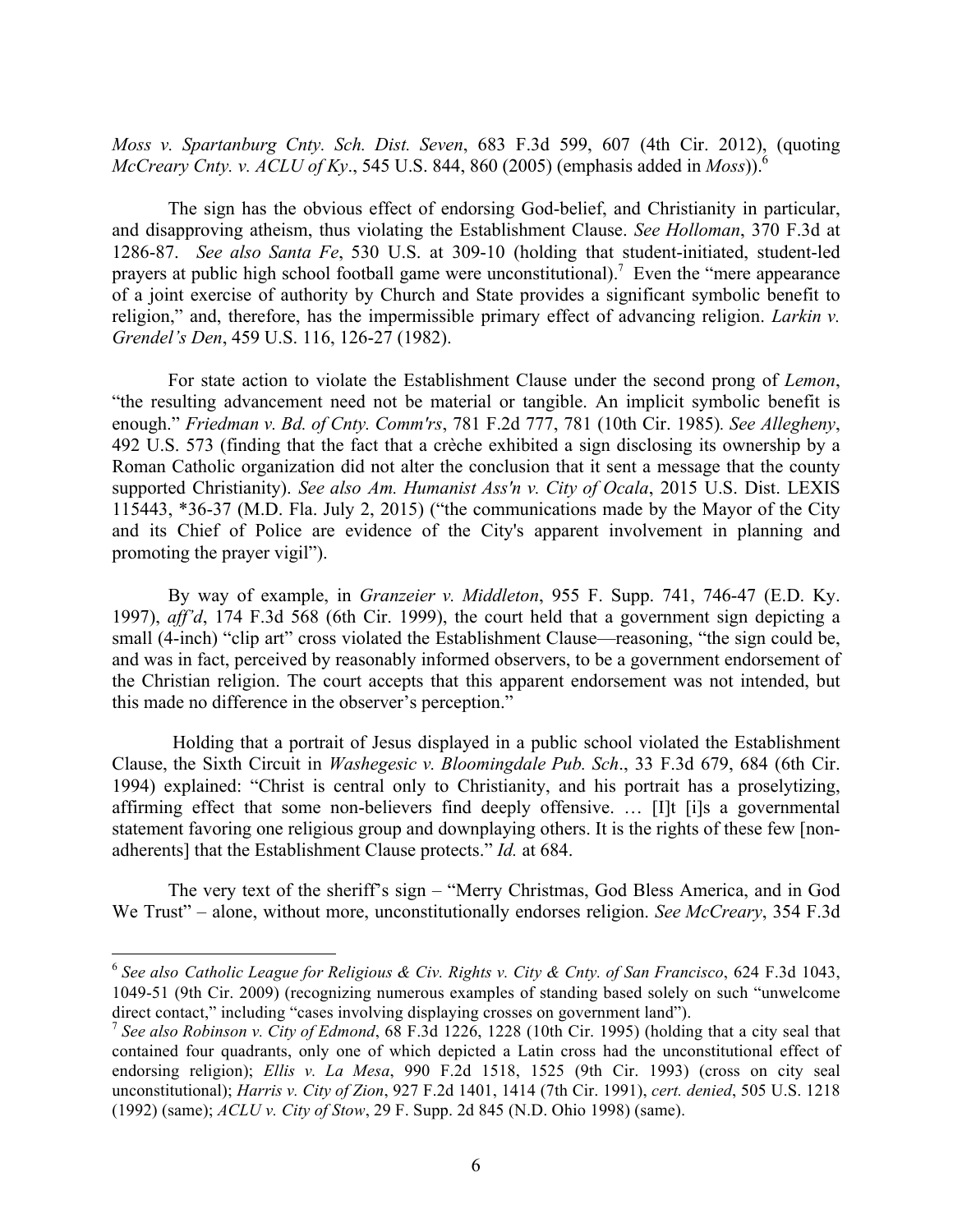at 453 ("the very text … [of the] displays manifests a patently religious purpose"); *ACLU of Ohio Found., Inc. v. Deweese*, 633 F.3d 424, 434 (6th Cir. 2011) ("The poster's patently religious content reveals Defendant's religious purpose"); *Doe v. Cnty. of Montgomery*, 915 F. Supp. 32, 36-37 (C.D. Ill. 1996) ("the sign 'THE WORLD NEEDS GOD' is undeniably a religious message…. [and thus lacks a] secular purpose."). The "Establishment Clause does not limit only the religious content of the government's own communications. It also prohibits the government's support and promotion of religious communications by religious organizations." *Allegheny*, 492 U.S. at 600. *E.g.*, *Am. Atheists, Inc. v. Duncan*, 616 F.3d 1145, 1160-61 (10th Cir. 2010) (roadside memorial crosses held unconstitutional where the motorist is "bound to notice the preeminent symbol of Christianity and the UHP insignia, linking the State to that religious sign."); *Newman v. City of East Point*, 181 F. Supp. 2d 1374, 1381 (N.D. Ga. 2002) ("a flyer advertising the Mayor's Prayer Breakfast" was unconstitutional because the city played a "part in the promotion" by printing the flyers and distributing them). *See also Am. Atheists, Inc. v. City of Starke*, 2007 U.S. Dist. LEXIS 19512, \*18 (M.D. Fla. 2007) ("the words 'STARKE' and the Cross on the water tower clearly communicates the City's endorsement of Christianity"); *Knight v. State Dep't of Pub. Health*, 275 F.3d 156, 166 (2d Cir. 2001) ("Here, both Knight and Quental promoted religious messages while working with clients on state business, raising a legitimate Establishment Clause concern").

It is apodictic that government "employees have no right to make the promotion of religion a part of their job description and by doing so precipitate a possible violation of the First Amendment's establishment clause[.]" *Grossman v. S. Shore Pub. Sch. Dist*., 507 F.3d 1097, 1099 (7th Cir. 2007). *See Johnson v. Poway Unified School Dist*., 658 F. 3d 954, 957 (9th Cir. 2011) (rejecting First Amendment challenge by teacher to school requiring that he remove classroom banners that read "In God We Trust," "One Nation Under God," "God Bless America," and "God Shed His Grace on Thee," and "All men are created equal, they are endowed by their CREATOR"); *Roberts v. Madigan*, 921 F.2d 1047, 1056-58 (10th Cir. 1990) (a teacher's display of a Bible in his classroom "had the primary effect of communicating a message of endorsement of a religion").

For instance, in *Milwaukee Deputy Sheriff's Ass'n v. Clarke*, 588 F.3d 523, 524-26 (7th Cir. 2009), the county sheriff invited a religious group to speak at the sheriff's department leadership conference and at similar employee gatherings. 588 F.3d at 524-26. The Seventh Circuit found that the religious nature of the church members' presentation, combined with the fact that the sheriff had invited them to speak, signaled, "at the least, the appearance of endorsement by the Sheriff's Department," in violation of the Establishment Clause. *Id.* at 528-29*.* The sheriff's actions in the present case are even more egregious, as the religious activity in *Milwaukee* was confined to employee gatherings; here, the sign is directed to the entire community.

Because the sign is inherently religious, it also unconstitutionally entangles the government with religion. *E.g.*, *Constangy*, 947 F.2d at 1151-52 (when "a judge prays in court, there is necessarily an excessive entanglement of the court with religion."); *Coles v. Cleveland Bd. of Educ.*, 171 F.3d 369, 385 (6th Cir. 1999) (finding excessive entanglement where "the school board decided to include prayer" and "chose which member from the local religious community would give those prayers"); *Mellen v. Bunting*, 327 F.3d 355, 375 (4th Cir. 2003); *Hall*, 630 F.2d at 1021; *Gilfillan*, 637 F.2d at 932 ("the City's assistance and the extensive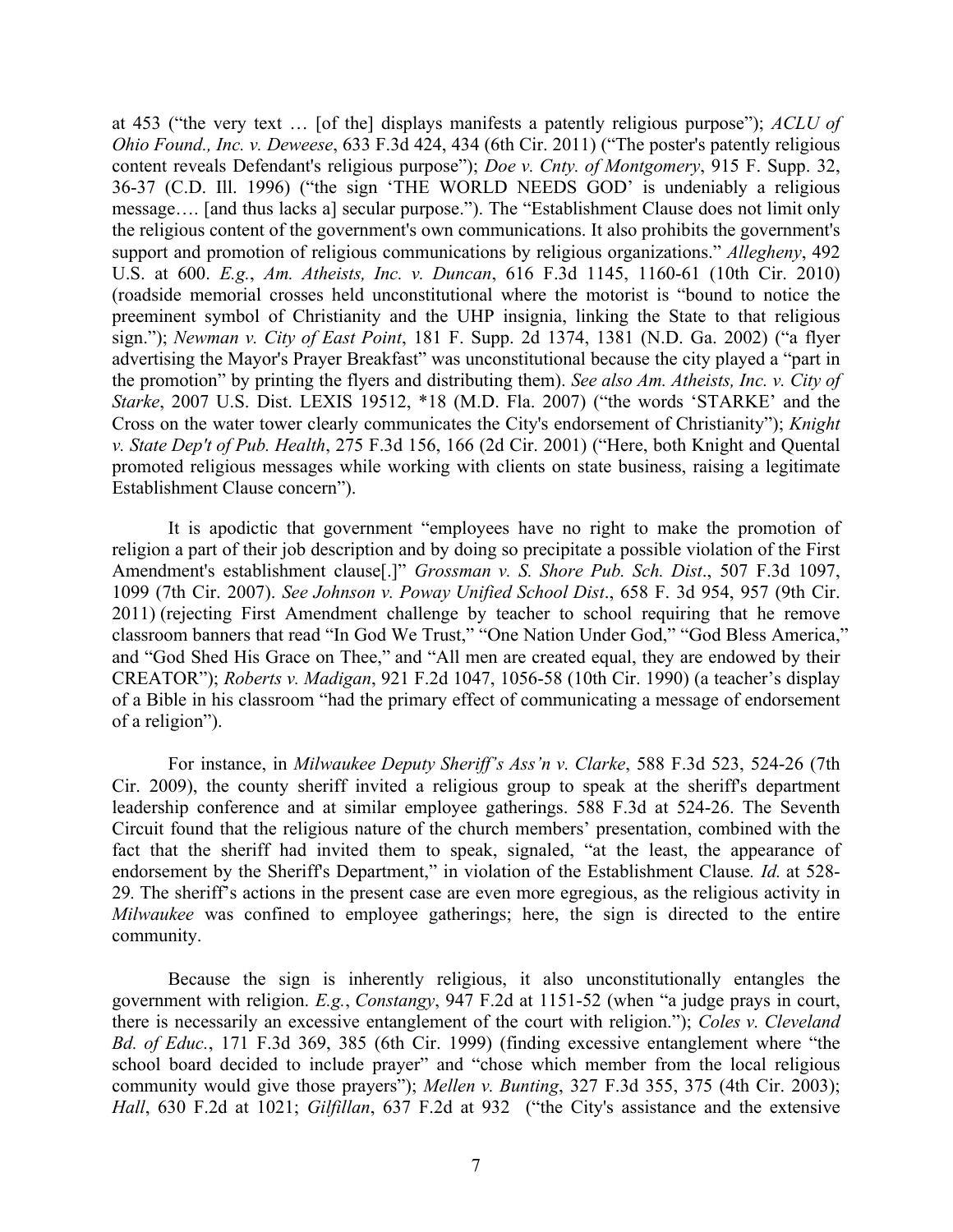cooperation during the preparations for the Pope's visit, also fail the entanglement test, because of the potential for divisiveness.").

Finally, it bears emphasis that, in addition to violating the Establishment Clause under all three prongs of the *Lemon* test, *supra*, the sign also violates the Establishment Clause under the "coercion test." *Lee v. Weisman*, 505 U.S. 577 (1992) (recognizing that unconstitutional coercion may be exercised both directly and indirectly). Although "coercion is not necessary to prove an Establishment Clause violation," its presence "is an obvious indication that the government is endorsing or promoting religion." *Id.* at 604 (Blackmun, J., concurring).

The "fundamental source of constitutional concern here is that the legislature itself may fail to exercise governmental authority in a religiously neutral way." *Bd. of Educ. v. Grumet*, 512 U.S. 687, 703 (1994). In *Friedman v. Board of County Comm'rs*, 781 F.2d 777, 781-82 (10th Cir. 1985), the Tenth Circuit held that a county's a use of a seal bearing a Latin cross and the Spanish motto, "Con Esta Vencemos," violated the Establishment Clause. In so ruling, the court found it particularly troubling that the "county prominently displays the seal on county vehicles and uses it to identify law enforcement officers." *Id.* As such, a reasonable observer could reasonably believe that "the county government was 'advertising' the Catholic faith." *Id.* To that extent, the seal impermissibly advanced religion under the second prong of *Lemon*. The court's analysis went further though, observing the heighted risk of coercion attendant in any such exercise of religion in the police force:

A person approached by officers leaving a patrol car emblazoned with this seal could reasonably assume that the officers were Christian police, and that the organization they represented identified itself with the Christian God. A follower of any non-Christian religion might well question the officers' ability to provide even-handed treatment. A citizen with no strong religious conviction might conclude that secular benefit could be obtained by becoming a Christian. "When the power, prestige, and financial support of government is placed behind a particular religious belief, **the indirect coercive pressure upon religious minorities to conform to the prevailing officially approved religion is plain**."

*Id.* (citing *Schempp*, 374 U.S. 203, 221 (1963); *Engel v. Vitale*, 370 U.S. 421, 430-31 (1962)) (emphasis added). *See also Robinson v. City of Edmond*, 68 F.3d 1226, 1231 (10th Cir. 1995); *Ellis v. La Mesa*, 990 F.2d 1518, 1528 (9th Cir. 1993) ("The use of the insignia is particularly troubling. It is attached to uniforms, included on official correspondence, and prominently displayed on police motor vehicles. A design that focuses attention on the cross, when affixed to the uniforms of government officials, creates the appearance of religious preference."); *Harris v. Zion*, 927 F.2d 1401 (7th Cir. 1991) (same); *ACLU v. City of Stow*, 29 F. Supp. 2d 845, 853 (N.D. Ohio 1998).

Lastly, the blatantly anti-atheist sign violates the Equal Protection Clause, which prohibits invidious discrimination on the basis of religion. Numerous courts have held that the government violates the Equal Protection Clause by discriminating against atheists and humanists. *See, e.g., Ctr. for Inquiry, Inc. v. Marion Circuit Court Clerk*, 2014 U.S. App. LEXIS 13354, \*8-13 (7th Cir. 2014) (statute violated Equal Protection because it arbitrarily discriminated against Humanists); *Kaufman v. Pugh*, 733 F.3d 692 (7th Cir. 2013) (*Kaufman II*)